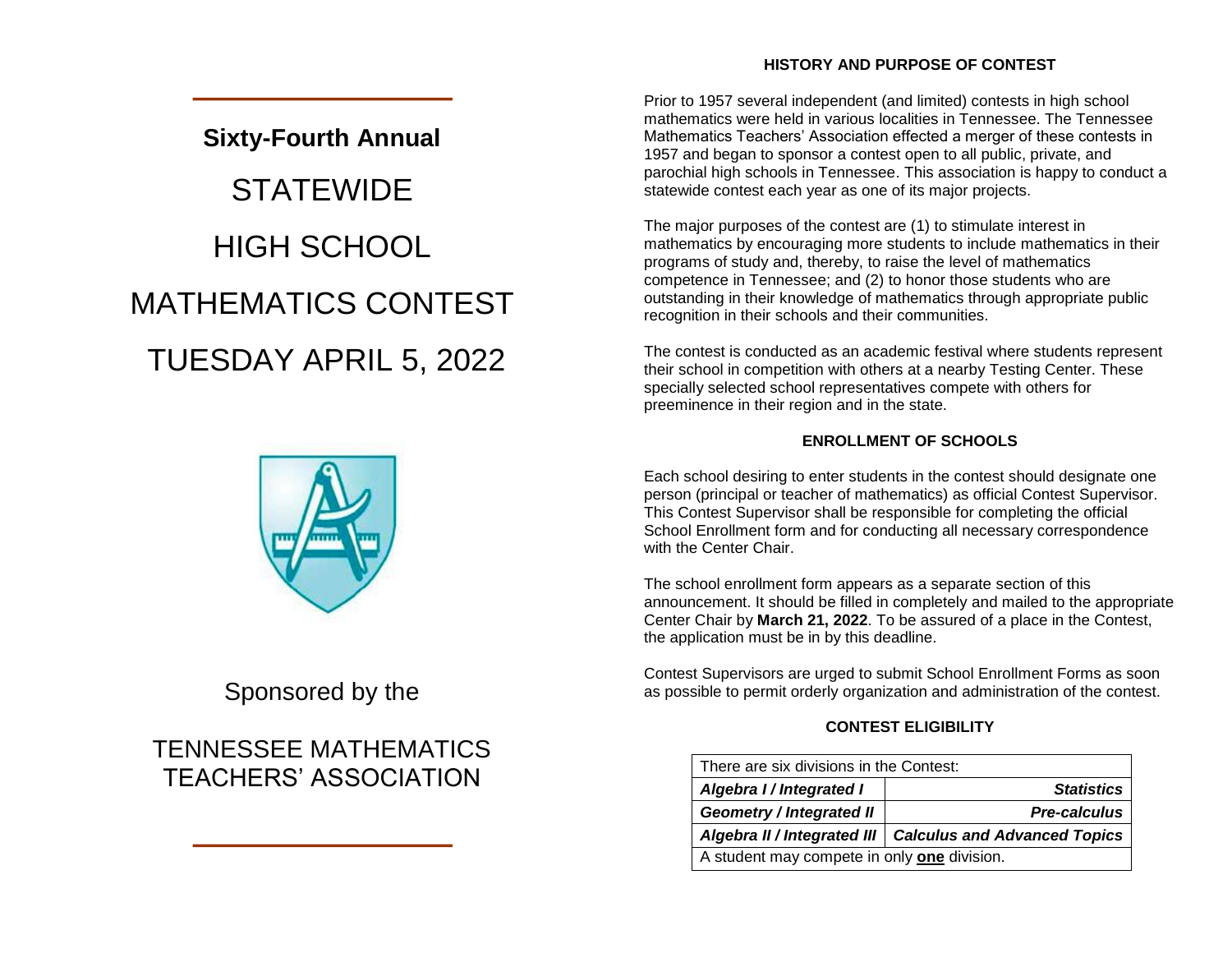The contest is open only to students who have been enrolled in a mathematics course during the current academic year. Each contestant must compete in the division corresponding to the course in which they are enrolled at the time of the exam. Contestants not currently enrolled in a course (due to block scheduling, for example) must compete in the division corresponding to the course in which they were most recently enrolled.

A student may not take Pre-calculus after having taken the Calculus and Advanced Topics exam. The Calculus and Advanced Topics exam may be repeated (unlimited). No other test may be repeated.

Integrated Core I students are eligible to take the Algebra I exam. Integrated Core II students are eligible to take the Geometry exam. Integrated Core III students are eligible to take the Algebra II exam.

Junior high and middle school students are eligible to compete if they satisfy the enrollment requirement.

The contest supervisor must contact the local Center Chair prior to registration for rulings on eligibility. Additional details are available at the FAQ page at https://tmta.wildapricot.org/.

#### **SELECTION OF CONTESTANTS**

The method of selection and preparation of contestants is left to each individual school. Each Contest Supervisor is urged, however, to conduct special examinations for the selection of the contestants who will represent the school at a Testing Center. These exams should be open to all eligible students who wish to compete. This procedure greatly increases the stimulating effects sought as one objective of the Contest.

#### **CONTESTANT FEES**

A fee of \$5.00 will be charged for each contestant who competes at a Testing Center.

#### *PAYMENT OF THE ENTRANCE FEES WILL BE DUE THE DAY OF THE CONTEST, April 5, 2022 AT THE TESTING CENTER.*

Please make checks payable to **TMTA.**

Contest Supervisors are requested to seek payment of fees from general school funds. Payment of entrance fees to the Center Chair in advance is encouraged where feasible.

#### **TESTING AND GRADING PROCEDURE**

Each school participating in the contest will be assigned by the Regional Chair to a Testing Center where its students will compete. The Contest Supervisor will be notified as to the time and particular room at the Testing Center where each contestant is to report.

#### **Schools and/or individuals may compete only at the Testing Center to which assigned.**

The Contest will be conducted as one continuous test of 80 minutes.

**No contestant may bring any material into the testing room other than a pencil, compass, ruler, and calculator. Calculators are allowed in all divisions in the contest. Any calculator capable of symbolic manipulation is prohibited. Any calculator allowed on the ACT Math exam is acceptable. Refer to the ACT calculator rules for more details on specific models.**

Each test will consist of problems or questions to which five multiple choice answers are given. Each contestant will be allowed to keep their copy of the examination booklet without charge. Additional copies are available for **\$2.00**  each while supplies last.

The Chair of each Testing Center will supervise the grading of papers of all students competing at the Center and will forward the Regional Chair the papers of the **top ten contestants** in each division.

The Regional Chair will supervise the re-grading of all papers received from the Testing Centers in the region and will forward the Examinations Director the papers of the **top ten contestants** in each division from the region.

The Examinations Director will supervise the re-grading of all papers received from the Regional Chairs.

The Contest Committee is the final judge of all grading and awards. Decisions of the Committee are final.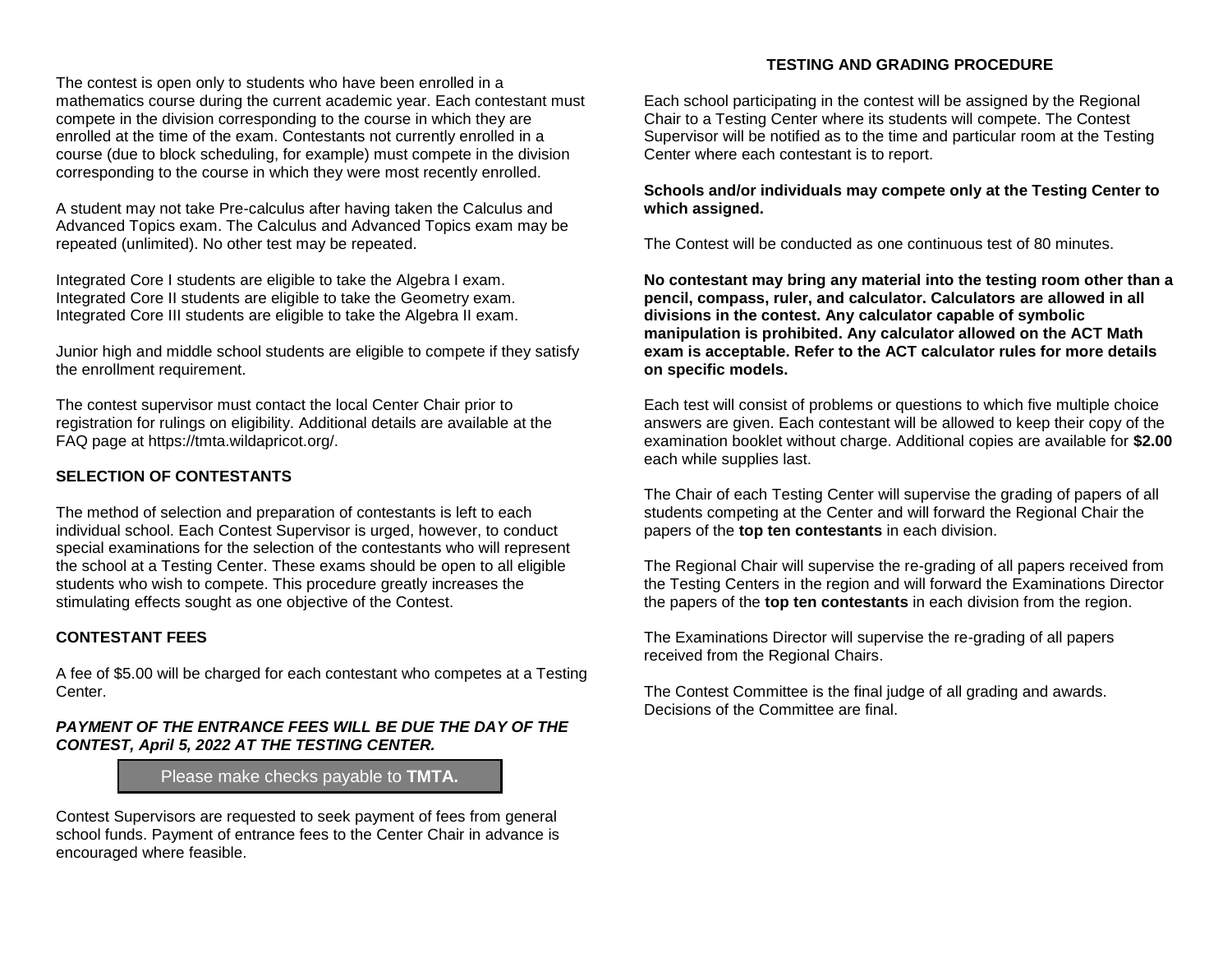# **TESTING AREAS**

#### **EAST TENNESSEE**

**Regional Chair – Kim Nunn,** Northeast State Community College, Blountville, TN Email[: kpnunn@northeaststate.edu](mailto:kpnunn@northeaststate.edu)

| <b>Host College and Location</b>                              | Chair |
|---------------------------------------------------------------|-------|
| Northeast State Community College, Blountville Teresa Gardner |       |
|                                                               |       |
| Roane State Community College, HarrimanJessica Chambers       |       |
| Roane State Community College, Oak RidgeStefanie Holmes       |       |
|                                                               |       |
|                                                               |       |
|                                                               |       |
|                                                               |       |

#### **MIDDLE TENNESSEE**

**Regional Chair – Sarah Bleiler-Baxter,** Middle Tennessee State University, Murfreesboro Email[: Sarah.Bleiler@mtsu.edu](mailto:Sarah.Bleiler@mtsu.edu)

| <b>Host College and Location</b>                           | Chair |
|------------------------------------------------------------|-------|
| Volunteer State Community College, Gallatin Shelley Fenton |       |
|                                                            |       |
|                                                            |       |
| The University of Tennessee Southern, PulaskiJennifer Aust |       |
|                                                            |       |
| Tennessee Technological University, CookevilleYung-Way Liu |       |
|                                                            |       |

#### **WEST TENNESSEE**

.

**Regional Chair – Brian Wagner**, University of Tennessee at Martin, Martin, TN Email[: bwagner@utm.edu](mailto:bwagner@utm.edu)

| <b>Host College and Location</b>                             | Chair |
|--------------------------------------------------------------|-------|
| Dyersburg State Community College, DyersburgDevalyn Reynolds |       |
|                                                              |       |
|                                                              |       |
|                                                              |       |

#### **Contest Committee**

**Statewide Contest Coordinator – Rebecca Darrough**, Austin Peay State University, Clarksville, TN **Examinations Director – David Ray**, University of Tennessee, Martin, TN

| <b>Maximum Number of Contestants Permitted at</b><br><b>Testing Centers</b> |           |           |            |  |
|-----------------------------------------------------------------------------|-----------|-----------|------------|--|
| Number                                                                      |           |           |            |  |
| <b>Enrolled</b>                                                             | Algebra I | Geometry  | Algebra II |  |
| in                                                                          | or Int I  | or Int II | or Int III |  |
| Course                                                                      |           |           |            |  |
| 1-25                                                                        | 4         | 4         | 4          |  |
| 26-50                                                                       | 4         | 4         | 4          |  |
| 51-75                                                                       | 5         | 5         | 5          |  |
| 76-100                                                                      | 5         | 5         | 5          |  |
| 101-125                                                                     | 6         | 6         | 6          |  |
| 126-150                                                                     | 6         | 6         | 6          |  |
| 151-175                                                                     | 7         | 7         | 7          |  |
| 176-200                                                                     | 7         | 7         |            |  |
| 201-250                                                                     | 8         | 8         | 8          |  |
| 251-300                                                                     | 9         | 9         | 9          |  |
| 301-350                                                                     | 10        | 10        | 10         |  |
| 351-400                                                                     | 11        | 11        | 11         |  |
| 401-450+                                                                    | 12        | 12        | 12         |  |

| <b>Maximum Number of Contestants Permitted at</b><br><b>Testing Centers</b> |                   |                  |                                            |  |
|-----------------------------------------------------------------------------|-------------------|------------------|--------------------------------------------|--|
| <b>Number</b><br><b>Enrolled</b><br>in Course                               | <b>Statistics</b> | Pre-<br>calculus | <b>Calculus &amp;</b><br><b>Adv Topics</b> |  |
| 1-25                                                                        | 4                 | 4                | 6                                          |  |
| 26-50                                                                       | 5                 | 5                | 8                                          |  |
| 51-75                                                                       | 6                 | 6                | 9                                          |  |
| 76-100                                                                      | 7                 | 7                | 11                                         |  |
| 101-125                                                                     | 8                 | 8                | 12                                         |  |
| 126-150                                                                     | 9                 | 9                | 14                                         |  |
| 151-175                                                                     | 10                | 10               | 15                                         |  |
| 176-200                                                                     | 11                | 11               | 17                                         |  |
| 201-250                                                                     | 11                | 11               | 17                                         |  |
| 251-300                                                                     | 11                | 11               | 17                                         |  |
| 301-350                                                                     | 11                | 11               | 17                                         |  |
| 351-400                                                                     | 11                | 11               | 17                                         |  |
| 401-450+                                                                    | 11                | 11               | 17                                         |  |